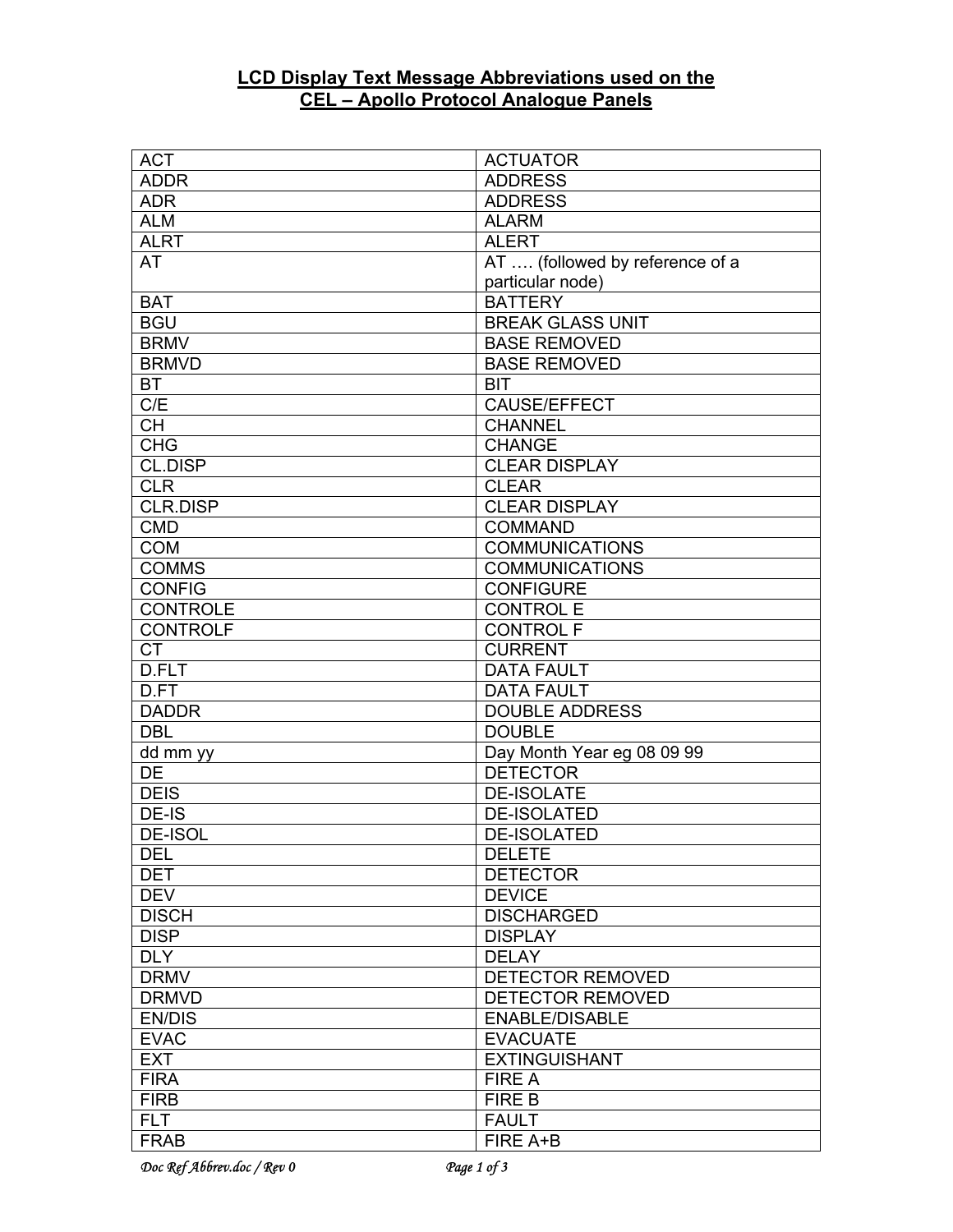| G.DEV             | <b>GROUP OF DEVICES</b>                  |
|-------------------|------------------------------------------|
| <b>GEN</b>        | <b>GENERAL</b>                           |
| hh mm ss          | Hour Minute Second eg 12 15 30           |
| <b>HT</b>         | <b>HEAT</b>                              |
| I/O               | INPUT/OUTPUT                             |
| <b>IND</b>        | <b>INDICATION</b>                        |
| <b>INDIC</b>      | <b>INDICATION</b>                        |
| <b>INV</b>        | <b>INVALID</b>                           |
| <b>INVAL</b>      | <b>INVALID</b>                           |
| <b>ION</b>        | <b>IONISATION</b>                        |
| IP                | <b>INPUT</b>                             |
| <b>IS-AT</b>      | ISOLATED AT (followed by reference       |
|                   | of a particular node)                    |
| ISO/DE-ISO        | ISOLATE(D) / DE-ISOLATE(D)               |
| <b>ISOL</b>       | <b>ISOLATE</b>                           |
| L.                | <b>LOOP</b>                              |
| LIM               | <b>LIMITED</b>                           |
| LP                | <b>LOOP</b>                              |
| $\overline{M1+2}$ | $MODE 1 + 2$                             |
| <b>MD</b>         | <b>MODE</b>                              |
| <b>MESS</b>       | <b>MESSAGE</b>                           |
| <b>MN</b>         | <b>MONITORED</b>                         |
| <b>MOD</b>        | <b>MODULE</b>                            |
| <b>MON</b>        | <b>MONITORED</b>                         |
| N-MON             | NON-MONITORED                            |
| <b>NON-MON</b>    | NON MONITORED                            |
| <b>NORM</b>       | <b>NORMAL</b>                            |
| <b>NOT CONFIG</b> | NOT CONFIGURED                           |
| <b>NOTAL</b>      | Ignore -this is an old addressable only  |
|                   | panel message which should never appear  |
| <b>NTAL</b>       | Ignore - this is an old addressable only |
|                   | panel message which should never appear  |
| <b>NX</b>         | <b>NEXT</b>                              |
| <b>NXT</b>        | <b>NEXT</b>                              |
| O/S               | <b>OUTSTATION</b>                        |
| <b>OE</b>         | Ignore this                              |
| OF                | Ignore this                              |
| <b>OP</b>         | <b>OUTPUT</b>                            |
| <b>OPIP</b>       | <b>OUTPUT INPUT</b>                      |
| <b>OPT</b>        | <b>OPTICAL</b>                           |
| <b>PAN</b>        | <b>PANEL</b>                             |
| <b>PANL</b>       | <b>PANEL</b>                             |
| <b>PREV</b>       | <b>PREVIOUS</b>                          |
| R.FLT             | <b>REMOTE FAULT</b>                      |
| R.FT              | <b>REMOTE FAULT</b>                      |
| <b>REL</b>        | <b>RELAY</b>                             |
| <b>REM</b>        | <b>REMOTE</b>                            |
| <b>REMVD</b>      | <b>REMOVED</b>                           |
| <b>REPL</b>       | <b>REPLACE</b>                           |
| <b>REPLCD</b>     | <b>REPLACED</b>                          |
| <b>RES</b>        | <b>RESET</b>                             |
| <b>RMVD</b>       | <b>REMOVED</b>                           |
| <b>RPT</b>        | <b>REPEATER</b>                          |
|                   |                                          |